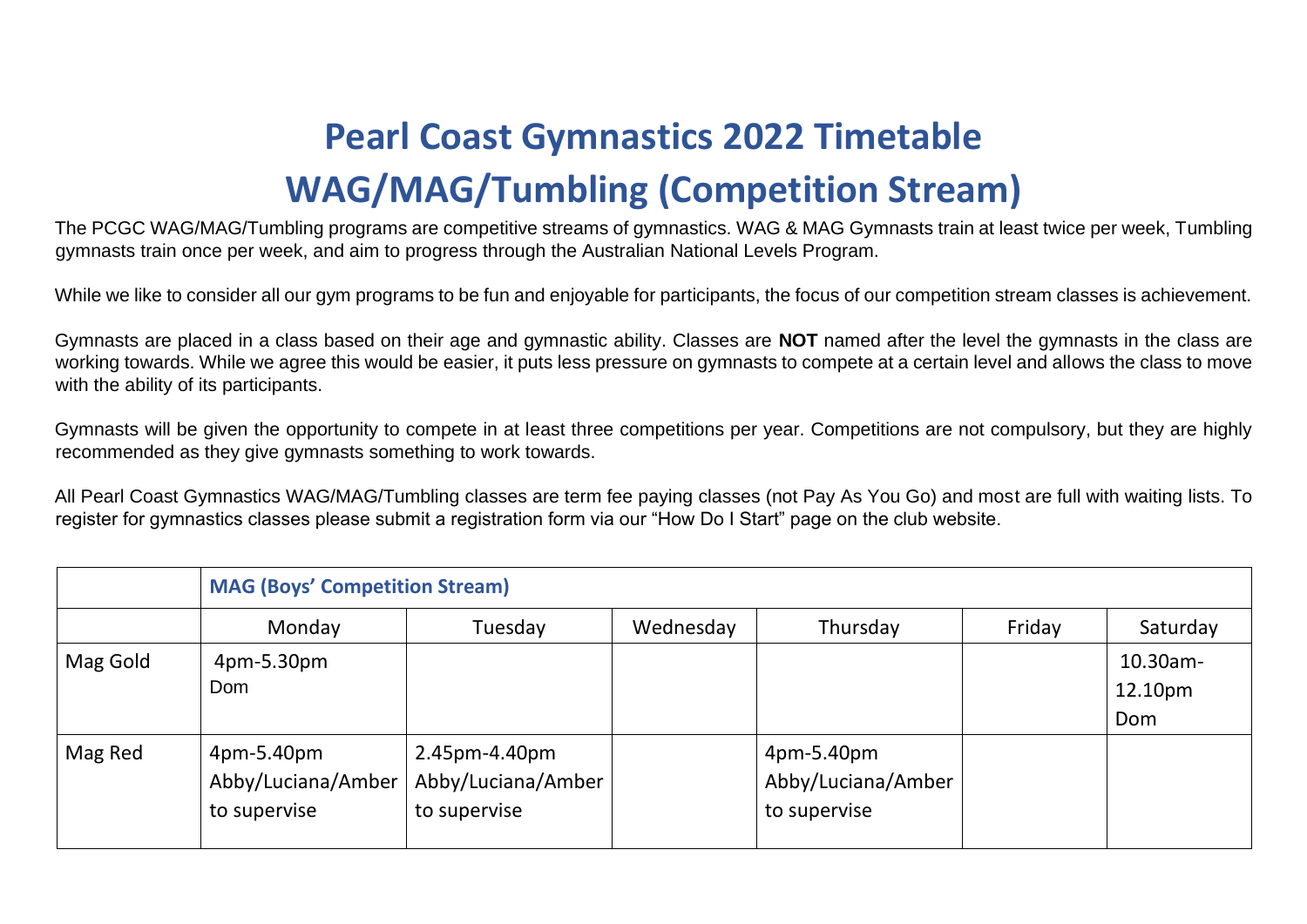| Mag Green |  | 4pm-5.30pm | $4$ pm-6.10pm | $\pm$ 10.30am-     |
|-----------|--|------------|---------------|--------------------|
|           |  | Amber      | Amber         | 1:40 <sub>pm</sub> |
|           |  |            |               | Amber              |

## **Continued over page**

|          | <b>Junior WAG (Girls' Competition Stream)</b> |         |                          |                       |        |                                           |  |
|----------|-----------------------------------------------|---------|--------------------------|-----------------------|--------|-------------------------------------------|--|
|          | Monday                                        | Tuesday | Wednesday                | Thursday              | Friday | Saturday                                  |  |
| WAG Aqua | 4pm-5.40pm<br>Dom/Rhiana                      |         | 4pm-6.10pm<br>Dom/Rhiana |                       |        |                                           |  |
| WAG Blue |                                               |         |                          | 4pm-5.40pm<br>Luciana |        | 10:30am<br>12:10 <sub>pm</sub><br>Luciana |  |

|                   | <b>WAG (Girls' Competition Stream)</b> |                       |                                |                             |        |                                                    |  |  |
|-------------------|----------------------------------------|-----------------------|--------------------------------|-----------------------------|--------|----------------------------------------------------|--|--|
|                   | Monday                                 | Tuesday               | Wednesday                      | Thursday                    | Friday | Saturday                                           |  |  |
| WAG purple        |                                        |                       | 5.30pm-7.40pm<br>Luciana/Amber | 5pm-7.10pm<br>Luciana/Amber |        | $11:30am -$<br>1:40 <sub>pm</sub><br>Luciana/Amber |  |  |
| <b>WAG Orange</b> |                                        | 4pm-6.10pm<br>Karleen |                                | 4pm-6.10pm<br>Karleen       |        |                                                    |  |  |
| WAG Jade          | 5:00pm-<br>7:10 <sub>pm</sub><br>Jada  |                       |                                |                             |        | 10:00am12.10pm<br>Jada                             |  |  |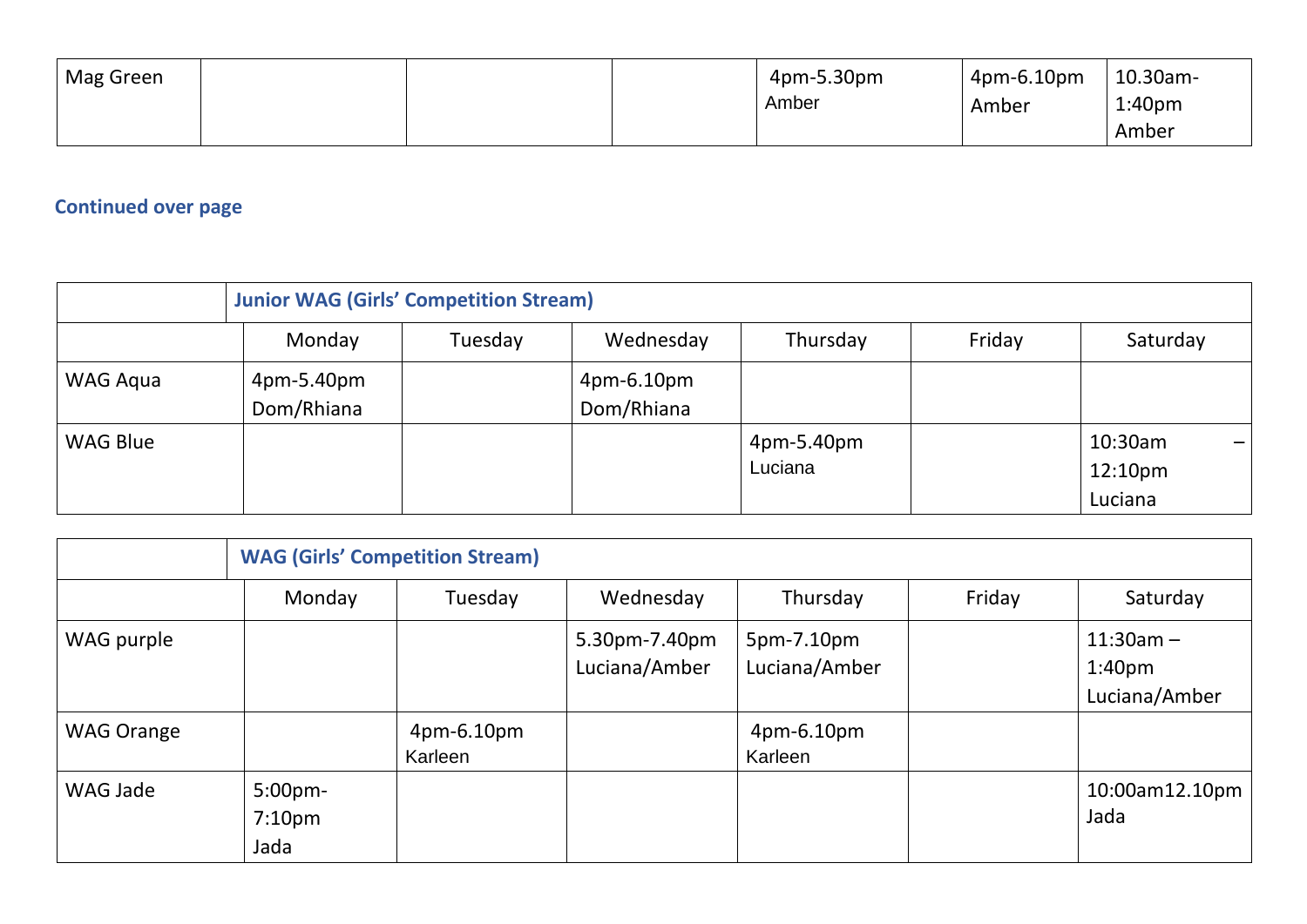## **Continued over page**

|                                                      | Monday<br>Tuesday                     | Wednesday                 | Thursday | Friday | Saturday |
|------------------------------------------------------|---------------------------------------|---------------------------|----------|--------|----------|
| <b>WAG Yellow</b><br>$4.30pm-$<br>7:10 <sub>pm</sub> | 2.45pm-4.15pm<br>Amber<br>Maddy/Amber | 5pm-7.40pm<br>Amber/Maddy |          |        |          |

|                    | Monday                | Tuesday                  | Wednesday             | Thursday               | Friday | Saturday             |
|--------------------|-----------------------|--------------------------|-----------------------|------------------------|--------|----------------------|
| <b>WAG Pink</b>    | 4pm-5.40pm<br>Lani    | 2.45pm-4.40pm<br>Lani    |                       |                        |        | 10am-12.10pm<br>Jada |
| <b>WAG Pindan</b>  |                       |                          | 5pm-7.10pm<br>Maddy   | 4.30pm-6.10pm<br>Maddy |        |                      |
| <b>WAG Emerald</b> | 4pm-6.10pm<br>Chelsea |                          | 4pm-6.10pm<br>Chelsea |                        |        |                      |
| <b>WAG Indigo</b>  |                       | 2.45pm-4.40pm<br>Chelsea | 6pm-7.40pm<br>Chelsea |                        |        |                      |

| <b>Aduly</b><br>ISLILS |        |        |           |                       |        |          |  |
|------------------------|--------|--------|-----------|-----------------------|--------|----------|--|
|                        | Mondav | uesday | Wednesday | -<br>ırsday<br>11 I U | Friday | Saturday |  |